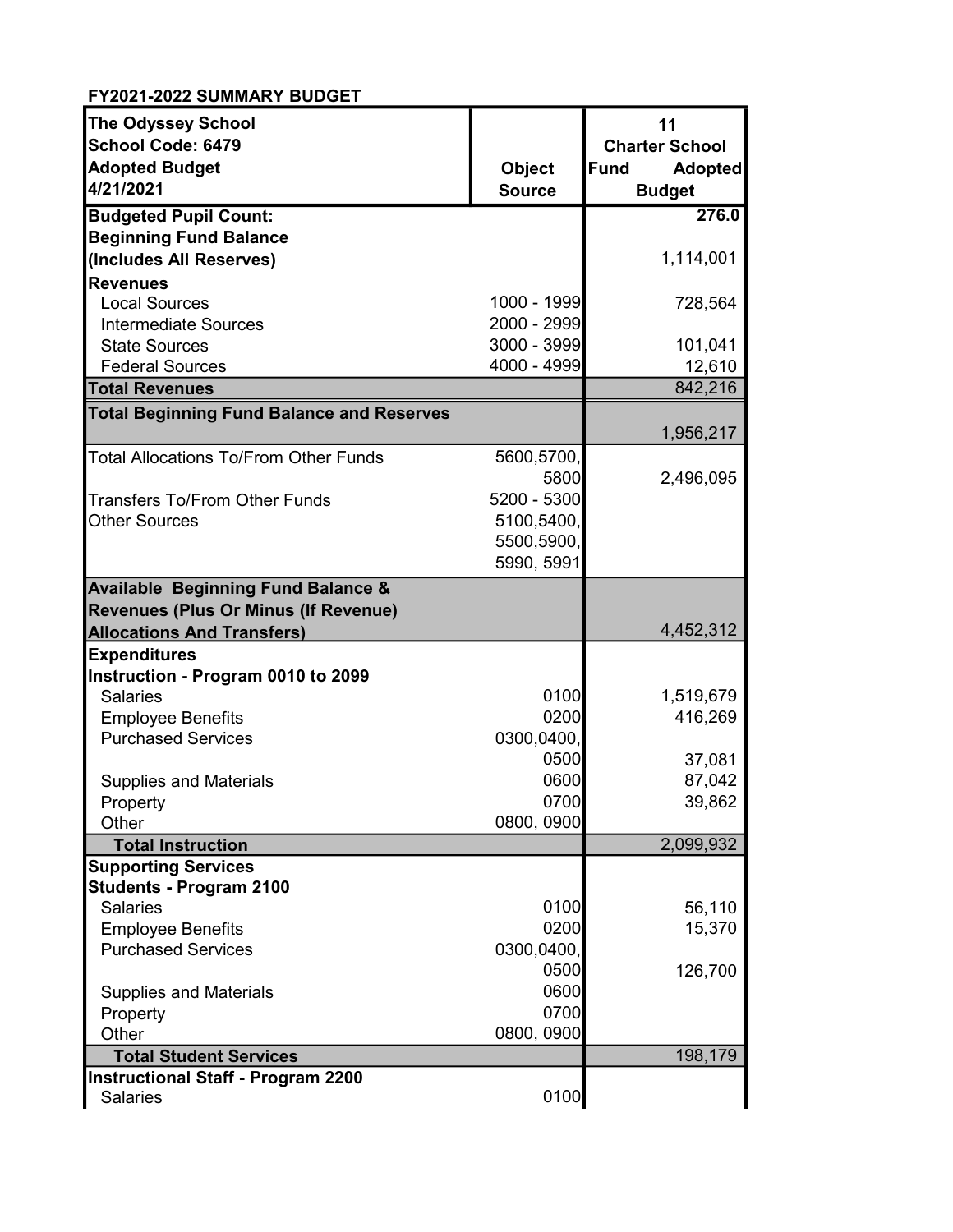| <b>The Odyssey School</b>                          |               | 11                            |
|----------------------------------------------------|---------------|-------------------------------|
| <b>School Code: 6479</b>                           |               | <b>Charter School</b>         |
| <b>Adopted Budget</b>                              | <b>Object</b> | <b>Fund</b><br><b>Adopted</b> |
| 4/21/2021                                          | <b>Source</b> | <b>Budget</b>                 |
| <b>Employee Benefits</b>                           | 0200          |                               |
| <b>Purchased Services</b>                          | 0300,0400,    |                               |
|                                                    | 0500          | 36,562                        |
| <b>Supplies and Materials</b>                      | 0600          |                               |
| Property                                           | 0700          |                               |
| Other                                              | 0800, 0900    |                               |
| <b>Total Instructional Staff</b>                   |               | 36,562                        |
| General Administration - Program 2300,             |               |                               |
| including Program 2303 and 2304                    |               |                               |
| <b>Salaries</b>                                    | 0100          |                               |
| <b>Employee Benefits</b>                           | 0200          |                               |
| <b>Purchased Services</b>                          | 0300,0400,    |                               |
|                                                    | 0500          | 18,395                        |
| <b>Supplies and Materials</b>                      | 0600          |                               |
| Property                                           | 0700          |                               |
| Other                                              | 0800, 0900    |                               |
| <b>Total School Administration</b>                 |               | 18,395                        |
| <b>School Administration - Program 2400</b>        |               |                               |
| <b>Salaries</b>                                    | 0100          | 257,000                       |
| <b>Employee Benefits</b>                           | 0200          | 70,397                        |
| <b>Purchased Services</b>                          | 0300,0400,    |                               |
|                                                    | 0500          | 6,065                         |
| <b>Supplies and Materials</b>                      | 0600          | 20,943                        |
| Property                                           | 0700          |                               |
| Other                                              | 0800, 0900    | 2,713                         |
| <b>Total School Administration</b>                 |               | 357,118                       |
| <b>Business Services - Program 2500, including</b> |               |                               |
| Program 2501                                       |               |                               |
| <b>Salaries</b>                                    | 0100          | 80,000                        |
| <b>Employee Benefits</b>                           | 0200          | 21,913                        |
| <b>Purchased Services</b>                          | 0300,0400,    |                               |
|                                                    | 0500          | 45,798                        |
| <b>Supplies and Materials</b>                      | 0600          | O                             |
| Property                                           | 0700          |                               |
| Other                                              | 0800, 0900    | 10,812                        |
| <b>Total Business Services</b>                     |               | 158,523                       |
| <b>Operations and Maintenance - Program 2600</b>   |               |                               |
|                                                    |               |                               |
| <b>Salaries</b>                                    | 0100          |                               |
| <b>Employee Benefits</b>                           | 0200          |                               |
| <b>Purchased Services</b>                          | 0300,0400,    |                               |
|                                                    | 0500          | 270,494                       |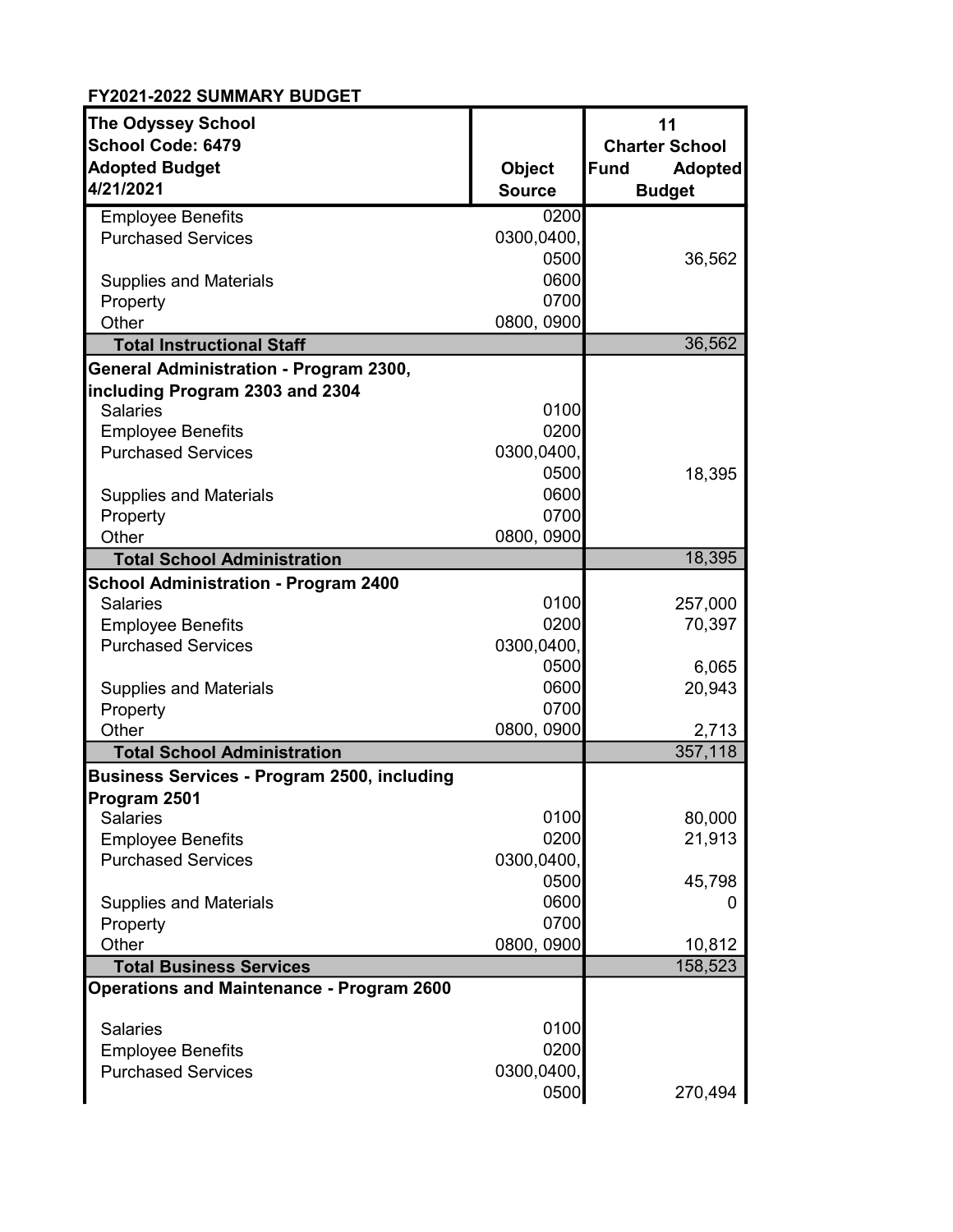| <b>The Odyssey School</b><br><b>School Code: 6479</b><br><b>Adopted Budget</b><br>4/21/2021 | <b>Object</b><br><b>Source</b> | 11<br><b>Charter School</b><br><b>Adopted</b><br><b>Fund</b><br><b>Budget</b> |
|---------------------------------------------------------------------------------------------|--------------------------------|-------------------------------------------------------------------------------|
| <b>Supplies and Materials</b>                                                               | 0600                           |                                                                               |
| Property                                                                                    | 0700                           |                                                                               |
| Other                                                                                       | 0800, 0900                     |                                                                               |
| <b>Total Operations and Maintenance</b>                                                     |                                | 270,494                                                                       |
| <b>Student Transportation - Program 2700</b>                                                |                                |                                                                               |
| <b>Salaries</b>                                                                             | 0100<br>0200                   |                                                                               |
| <b>Employee Benefits</b>                                                                    |                                |                                                                               |
| <b>Purchased Services</b>                                                                   | 0300,0400,                     |                                                                               |
|                                                                                             | 0500                           | 13,190                                                                        |
| <b>Supplies and Materials</b>                                                               | 0600                           | 6,500                                                                         |
| Property                                                                                    | 0700                           | 51,000                                                                        |
| Other                                                                                       | 0800, 0900                     |                                                                               |
| <b>Total Student Transportation</b>                                                         |                                | 70,690                                                                        |
| Central Support - Program 2800, including                                                   |                                |                                                                               |
| Program 2801                                                                                |                                |                                                                               |
| <b>Salaries</b>                                                                             | 0100                           |                                                                               |
| <b>Employee Benefits</b>                                                                    | 0200                           |                                                                               |
| <b>Purchased Services</b>                                                                   | 0300,0400,                     |                                                                               |
|                                                                                             | 0500                           | 123,172                                                                       |
| <b>Supplies and Materials</b>                                                               | 0600                           |                                                                               |
| Property                                                                                    | 0700                           |                                                                               |
| Other                                                                                       | 0800, 0900                     |                                                                               |
| <b>Total Central Support</b>                                                                |                                | 123,172                                                                       |
| <b>Other Support - Program 2900</b>                                                         |                                |                                                                               |
| <b>Salaries</b>                                                                             | 0100                           |                                                                               |
| <b>Employee Benefits</b>                                                                    | 0200                           |                                                                               |
| <b>Purchased Services</b>                                                                   | 0300,0400,                     |                                                                               |
|                                                                                             | 0500                           |                                                                               |
| <b>Supplies and Materials</b>                                                               | 0600                           |                                                                               |
| Property                                                                                    | 0700                           |                                                                               |
| Other                                                                                       | 0800, 0900                     |                                                                               |
| <b>Total Other Support</b>                                                                  |                                |                                                                               |
| <b>Food Service Operations - Program 3100</b>                                               |                                |                                                                               |
| <b>Salaries</b>                                                                             | 0100                           |                                                                               |
| <b>Employee Benefits</b>                                                                    | 0200                           |                                                                               |
| <b>Purchased Services</b>                                                                   | 0300,0400,                     |                                                                               |
|                                                                                             | 0500                           | 3,534                                                                         |
| <b>Supplies and Materials</b>                                                               | 0600                           |                                                                               |
| Property                                                                                    | 0700                           |                                                                               |
| Other                                                                                       | 0800, 0900                     |                                                                               |
| <b>Total Other Support</b>                                                                  |                                | 3,534                                                                         |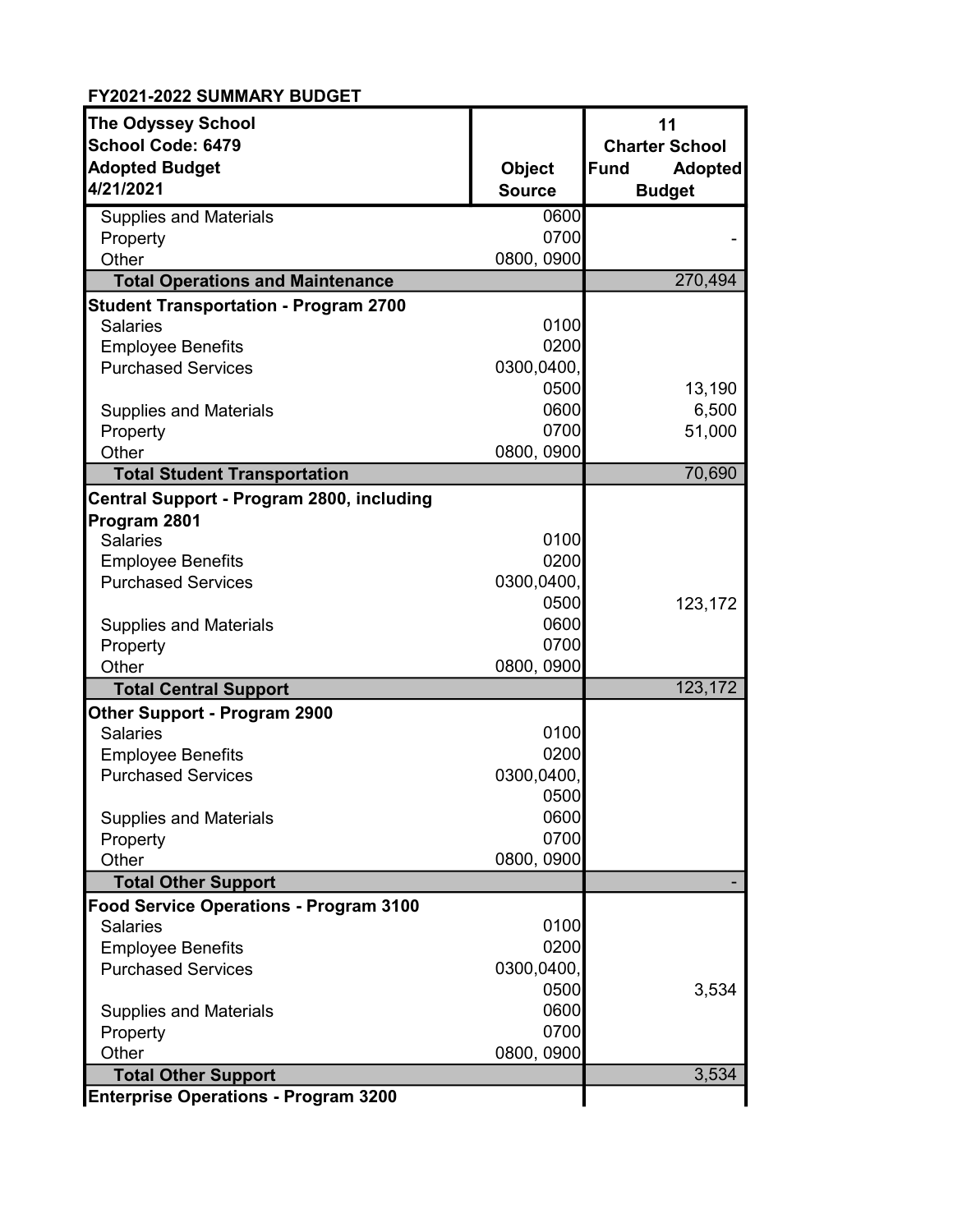| <b>The Odyssey School</b>                         |               | 11                     |
|---------------------------------------------------|---------------|------------------------|
| School Code: 6479                                 |               | <b>Charter School</b>  |
| <b>Adopted Budget</b>                             | <b>Object</b> | Fund<br><b>Adopted</b> |
| 4/21/2021                                         | <b>Source</b> | <b>Budget</b>          |
| <b>Salaries</b>                                   | 0100          |                        |
| <b>Employee Benefits</b>                          | 0200          |                        |
| <b>Purchased Services</b>                         | 0300,0400,    |                        |
|                                                   | 0500          |                        |
| <b>Supplies and Materials</b>                     | 0600          |                        |
| Property                                          | 0700          |                        |
| Other                                             | 0800, 0900    |                        |
| <b>Total Enterprise Operations</b>                |               |                        |
| <b>Community Services - Program 3300</b>          |               |                        |
| <b>Salaries</b>                                   | 0100          |                        |
| <b>Employee Benefits</b>                          | 0200          |                        |
| <b>Purchased Services</b>                         | 0300,0400,    |                        |
|                                                   | 0500          |                        |
| <b>Supplies and Materials</b>                     | 0600          |                        |
| Property                                          | 0700          |                        |
| Other                                             | 0800, 0900    |                        |
| <b>Total Community Services</b>                   |               |                        |
| <b>Education for Adults - Program 3400</b>        |               |                        |
| <b>Salaries</b>                                   | 0100          |                        |
| <b>Employee Benefits</b>                          | 0200          |                        |
| <b>Purchased Services</b>                         | 0300,0400,    |                        |
|                                                   | 0500          |                        |
| <b>Supplies and Materials</b>                     | 0600          |                        |
| Property                                          | 0700          |                        |
| Other                                             | 0800, 0900    |                        |
| <b>Total Education for Adults Services</b>        |               |                        |
| <b>Total Supporting Services</b>                  |               | 1,236,666              |
| <b>Property - Program 4000</b>                    |               |                        |
| <b>Salaries</b>                                   | 0100          |                        |
| <b>Employee Benefits</b>                          | 0200          |                        |
| <b>Purchased Services</b>                         | 0300,0400,    |                        |
|                                                   | 0500          |                        |
| <b>Supplies and Materials</b>                     | 0600          |                        |
| Property                                          | 0700          |                        |
| Other                                             | 0800, 0900    |                        |
| <b>Total Property</b>                             |               |                        |
| Other Uses - Program 5000s - including            |               |                        |
| <b>Transfers Out and/or Allocations Out as an</b> |               |                        |
| expenditure                                       |               |                        |
| <b>Salaries</b>                                   | 0100          | N/A                    |
| <b>Employee Benefits</b>                          | 0200          | N/A                    |